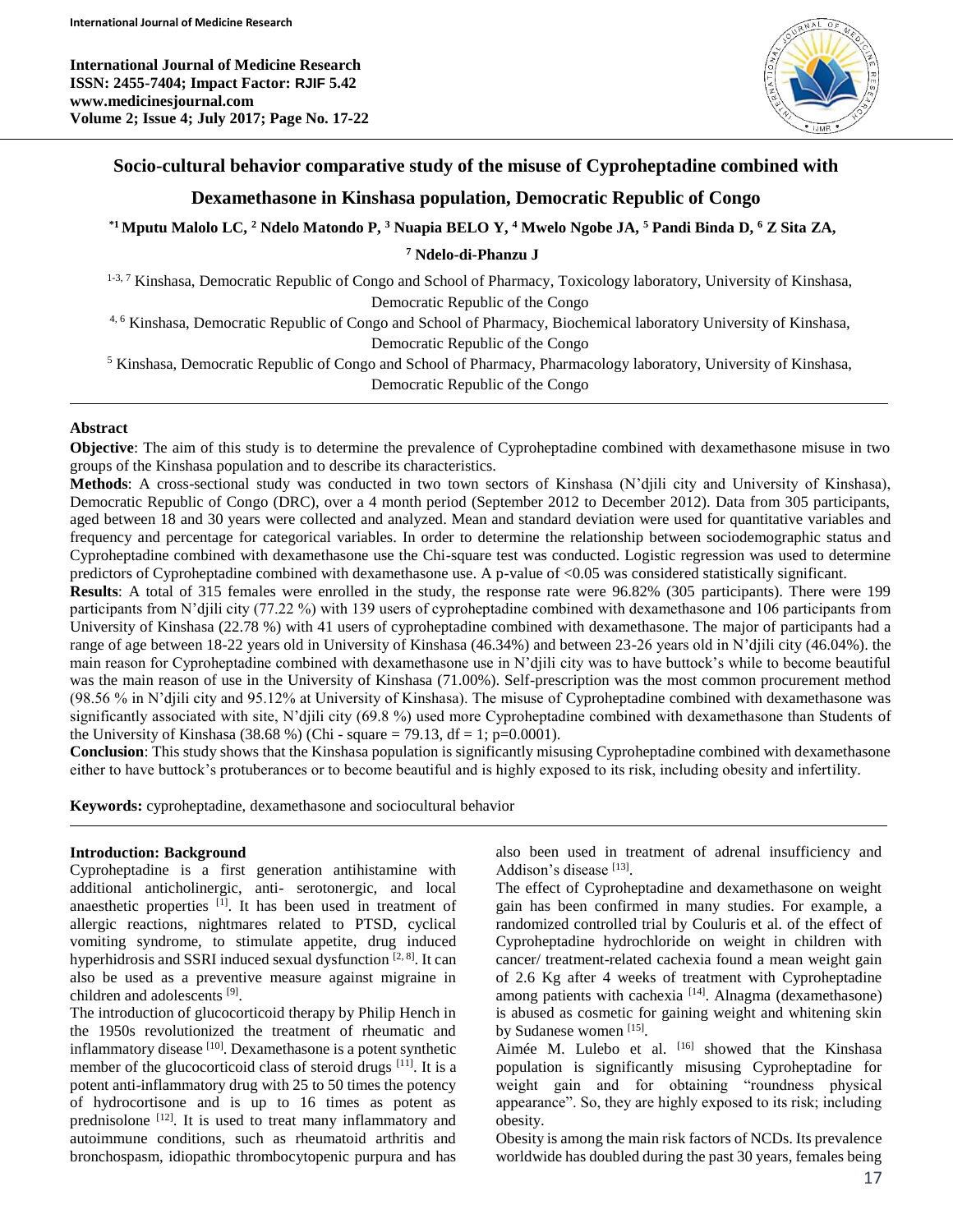#### **International Journal of Medicine Research**

more obese than males <sup>[17]</sup>. In sub-Saharan African (SSA) countries, obesity has also become an important public health problem. During 2007, the prevalence of obesity in the DRC was estimated to be 12.2 % for males and 13.3 % for females [18]. Studies carried out in the DRC showed that obesity was a significant predictor of mortality among hypertensive patients and a significant predictor of chronic kidney diseases [19, 20].

The same study showed that half of the study participants (50.0 %) used Cyproheptadine combine with Dexamethasone (87.6 %). Currently no study has been carried out for describing the prevalence and characteristics of the misuse of Cyproheptadine combined with dexamethasone in the Kinshasa population. This is the aim of the present study.

# **Methods**

# **Study design and sample**

Between September and December 2012 a cross-sectional study was carried out in two town sectors of Kinshasa. N'djili city was selected purposively because of its population behavior to the up-to-date fashion and University of Kinshasa because of its leadership in the education sector. Thereafter, a multistage sampling was used for identifying study participants.

N'djili city has thirteen quarters. The first stage involved selection of three quarters in N'djili town sector using a simple random sampling technique. In the second stage, in each selected quarter three streets were selected using also a simple random sampling technique. In the streets by systematic random sampling ladies aged between 18 and 30 years and using Cyproheptadine were selected and enrolled.

The third ladies' homes of University of Kinshasa were concern for this study. In each home by systematic random sampling ladies aged between 18 and 30 years and using Cyproheptadine were selected and enrolled too.

A total of 305 participants were surveyed. The study protocol was approved by the Internal Review Board of the University Of Kinshasa Faculty Of Pharmacy (Protocol approval number 08/2012). A written informed consent according to the Helsinki declaration II was obtained from all the study participants. Confidentiality was maintained by not using participants' names in the questionnaire. A face-to-face interview using a structured questionnaire was used for data collection.

# **Study variables**

The content of the first part of the questionnaire included socio-demographic variables (age, education level and marital status); followed in the second part by the description of Cyproheptadine combined with dexamethasone use (duration and frequency of use; reasons of use; sources of recommendation and procurement methods and mode of administration). In the third part of the questionnaire, knowledge of the side effects of Cyproheptadine and dexamethasone and users' satisfaction were measured.

The use of Cyproheptadine combined with dexamethasone was measured by participants self- reported. In this study, the misuse of Cyproheptadine is defined as its use for gaining weight and having a roundness physical appearance and not for allergia, real anorexia, severe malnutrition or cachexia, autoimmune diseases, rheumatic and inflammatory diseases. Misusers were those participants, at the time of the study, who declared that they were currently using or who had ever used it within the past 6 months for that purpose.

# **Statistical analysis**

Statistical analyses were performed using the statistical package for social sciences (SPSS) of the University of Kinshasa version 20.0. Mean and standard deviation were used for quantitative variables and frequency and percentage for categorical variables. In order to determine the relationship between socio-demographic status and Cyproheptadine associate to dexamethasone use Chi-square test was performed.

Logistic regression was used to determine predictors of Cyproheptadine combined with dexamethasone use. A p-value of <0.05 was considered statistically significant.

# **Results**

# **Characteristics of the study participants and frequency of Cyproheptadine use**

A total of 315 participants were enrolled in the study, the response rate were 96.82%. There were 199 participants from N'djili city (77.22 %) and 106 participants from University of Kinshasa (22.78 %). The major of participants had a range of age between 18-22 years old in University of Kinshasa (46.34%) and between 23-26 years old in N'djili city (46.04%). Of the 139 users of Cyproheptadine combined with dexamethasone of N'djili city, 98(70.50%) were never married, 20(14.39%) were married, 12(8.63%) were divorcees and 9(6.47%) were widows. About their highest educational level, 30(21.58%) had no educated (or preschool), 16(11.51%) had primary education, 74(53.23%) had secondary education and 19(13.67%) had higher education. Of the 41 users of Cyproheptadine combined with dexamethasone of University of Kinshasa, 40(97.56%) were never married and 1(2.44%) were married. About their educational level, 31(75.60%) were in first level and 10(24.40%) were in second level.

# **Reasons of the use of Cyproheptadine combined with dexamethasone and procurement methods**

Table 2 shows that the main reason for Cyproheptadine combined with dexamethasone use in N'djili city was to have buttock's protuberances (50.35 %) and to become beautiful was the second reason of use (23.74%). To become beautiful was the main reason of use in the University of Kinshasa (71.00%) and to have buttock's protuberances was the second reason (14.63%). Self-prescription was the most common procurement method (98.56 % in N'djili city and 95.12% at University of Kinshasa), and only less to 5 % of users declared to have used a medical prescription for the procurement of Cyproheptadine or dexamethasone.

### **Knowledge of side effects of Cyproheptadine associate to dexamethasone abuse and satisfaction**

As shown in Table 2, the majority of Cyproheptadine combined with dexamethasone users (90.24 % at University of Kinshasa and 70.50% in N'djili city) were aware that this association could give them some side effects. However, the majority of users declared to be satisfied (85.61 % in N'djili city and 85.36 % at University of Kinshasa). The main features of cyproheptadine combined with dexamethasone abuse were whole body obesity (25.17% in N'dilli city and 19.51% in the University of Kinshasa)**,** central obesity(32.37% in N'djili city and 14.63% in the University of Kinshasa)**,** vertigo(49.64% in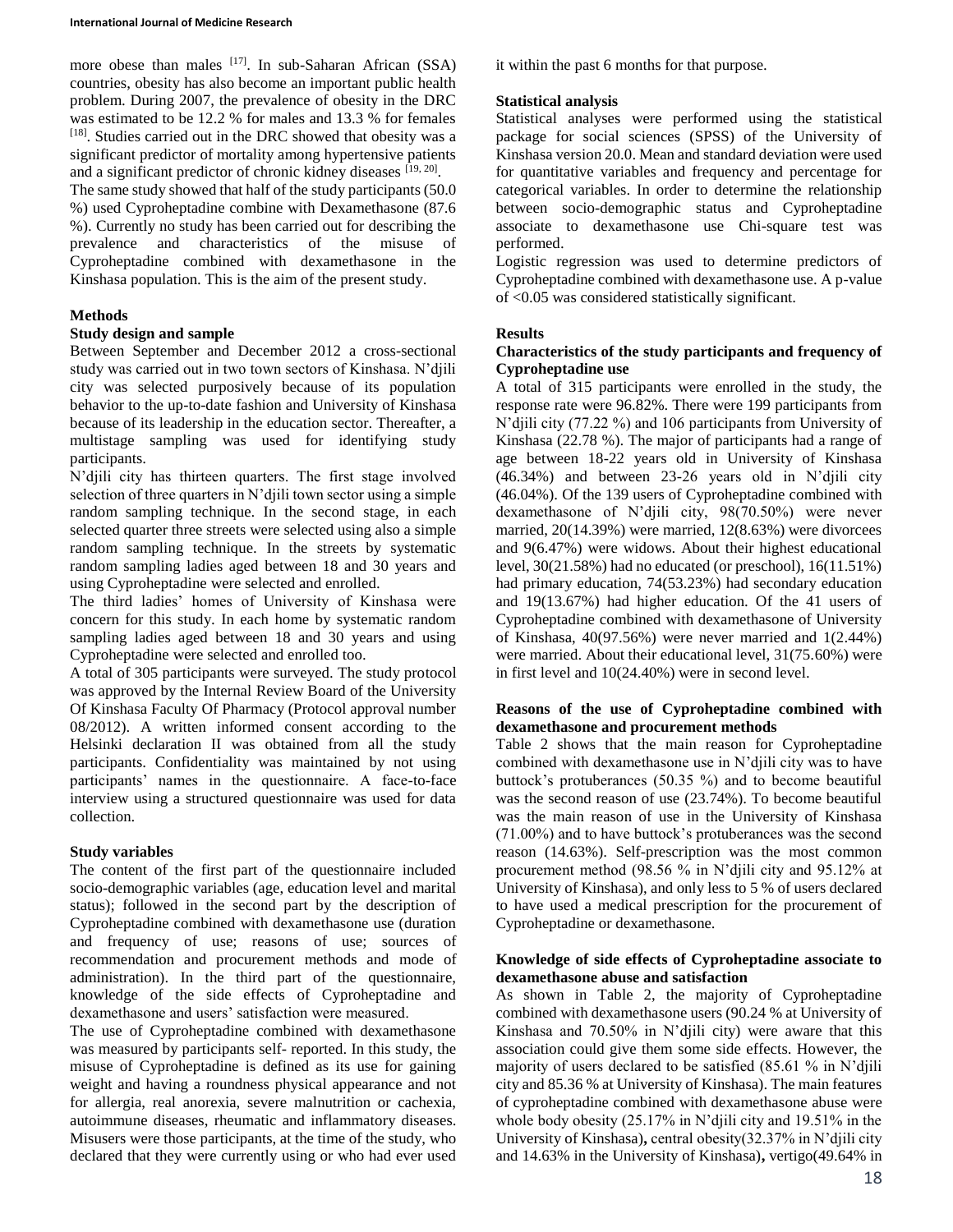N'djili city and 34.15% in the University of Kinshasa)**,** drowsiness(45.32% in N'djili city and 48.78% in the University of Kinshasa)**,** cutaneous eruptions(15.11% in N'djili city and 12.19% in the University of Kinshasa)**,** malaise or fatigue(39.57% in N'djili city and 39.04% in the University of Kinshasa) and Icterus(9.35% in N'djili city and 7.32% in the University of Kinshasa).



**Fig 1:** Study participants and frequency of Cyproheptadine-Dexamethasone use

| <b>Table 1:</b> Study sample characteristics of cyprohaptadine- |  |
|-----------------------------------------------------------------|--|
| dexamethasone users (180)                                       |  |

| <b>Variables</b>          | <b>Sites</b>       |                |  |  |
|---------------------------|--------------------|----------------|--|--|
|                           | $N'$ djili (n=139) | $Unikin(n=41)$ |  |  |
| Users of association      | 139(77.22)         | 41(22.78)      |  |  |
| Age (years)               |                    |                |  |  |
| 18-22                     | 25(17.98)          | 19(46.34)      |  |  |
| $23 - 26$                 | 64(46.04)          | 18(43.90)      |  |  |
| 27-30                     | 50(35.97)          | 4(9.76)        |  |  |
| Marital state             |                    |                |  |  |
| Never married             | 98(70.50)          | 40(97.56)      |  |  |
| Married                   | 20(14.39)          | 1(2.44)        |  |  |
| Divorcee                  | 12(8.63)           |                |  |  |
| widow                     | 9(6.47)            |                |  |  |
| Highest educational level |                    |                |  |  |
| No education, preschool   | 30(21.58)          |                |  |  |
| Primary                   | 16(11.51)          |                |  |  |
| Secondary                 | 74(53.23)          |                |  |  |
| higher first              | 19(13.67)          |                |  |  |
| Level                     |                    | 31(75.60)      |  |  |
| second level              |                    | 10(24.40)      |  |  |

| Table 2: Reasons, frequency and duration of use, Procurement methods, Satisfaction and Knowledge of side effects abuse. |  |  |
|-------------------------------------------------------------------------------------------------------------------------|--|--|
|-------------------------------------------------------------------------------------------------------------------------|--|--|

| $N'$ djili (n=139)<br>Khi-2<br>Unikin $(n=41)$<br>$\mathbf{P}$<br><b>Reasons of use</b><br>79.136<br>0.0001<br>To became beautiful<br>30(71.00)<br>33(23.74)<br>To have buttock's protuberances To<br>70(50.35)<br>6(14.63)<br>Gain weight<br>25(17.98)<br>5(12.11)<br>To protect her marriage<br>9(6.47)<br>To prove her husband's prosperity<br>2(1.44)<br><b>Satisfaction</b><br>34.82<br>0.0001<br>Yes<br>119(85.61)<br>35(85.36)<br>Not/not really<br>20(14.29)<br>6(14.64)<br>Knowledge of side effects abuse<br>Yes<br>98(70.50)<br>37(90.24)<br>$\rm No$<br>41(29.50)<br>4(9.76)<br>Frequency of use<br>Daily<br>88(63.30)<br>27(65.85)<br>Weekly<br>22(15.82)<br>7(19.51)<br>Twice a week<br>4(2.87)<br>4(9.75)<br>Three times per week<br>5(3.59)<br>1(2.44)<br>8(5.75)<br>Twice a month<br>1(2.44)<br>rarely<br>12(8.63)<br>1(2.44)<br>Duration of use (weeks)<br>160.052<br>0.0001<br>$0 - 2$<br>2(4.87)<br>9(6.47)<br>$3-6$<br>4(2.88)<br>20(48.78)<br>$7 - 11$<br>3(2.16)<br>8(19.51)<br>$12 - 15$<br>6(4.31)<br>4(9.76)<br>$16-20$<br>9(6.47)<br>2(4.87)<br>21-24<br>16(11.51)<br>2(4.87)<br>$>25$<br>95(68.34)<br>3(7.32)<br><b>Procurement methods</b><br>2(1.44)<br>Medical prescription<br>2(4.88)<br>Self-medication<br>137(98.56)<br>39(95.12) |                  | <b>Sites</b> |  | <b>Statistic test</b> |  |
|---------------------------------------------------------------------------------------------------------------------------------------------------------------------------------------------------------------------------------------------------------------------------------------------------------------------------------------------------------------------------------------------------------------------------------------------------------------------------------------------------------------------------------------------------------------------------------------------------------------------------------------------------------------------------------------------------------------------------------------------------------------------------------------------------------------------------------------------------------------------------------------------------------------------------------------------------------------------------------------------------------------------------------------------------------------------------------------------------------------------------------------------------------------------------------------------------------------------------------------------------------------------|------------------|--------------|--|-----------------------|--|
|                                                                                                                                                                                                                                                                                                                                                                                                                                                                                                                                                                                                                                                                                                                                                                                                                                                                                                                                                                                                                                                                                                                                                                                                                                                                     | <b>Variables</b> |              |  |                       |  |
|                                                                                                                                                                                                                                                                                                                                                                                                                                                                                                                                                                                                                                                                                                                                                                                                                                                                                                                                                                                                                                                                                                                                                                                                                                                                     |                  |              |  |                       |  |
|                                                                                                                                                                                                                                                                                                                                                                                                                                                                                                                                                                                                                                                                                                                                                                                                                                                                                                                                                                                                                                                                                                                                                                                                                                                                     |                  |              |  |                       |  |
|                                                                                                                                                                                                                                                                                                                                                                                                                                                                                                                                                                                                                                                                                                                                                                                                                                                                                                                                                                                                                                                                                                                                                                                                                                                                     |                  |              |  |                       |  |
|                                                                                                                                                                                                                                                                                                                                                                                                                                                                                                                                                                                                                                                                                                                                                                                                                                                                                                                                                                                                                                                                                                                                                                                                                                                                     |                  |              |  |                       |  |
|                                                                                                                                                                                                                                                                                                                                                                                                                                                                                                                                                                                                                                                                                                                                                                                                                                                                                                                                                                                                                                                                                                                                                                                                                                                                     |                  |              |  |                       |  |
|                                                                                                                                                                                                                                                                                                                                                                                                                                                                                                                                                                                                                                                                                                                                                                                                                                                                                                                                                                                                                                                                                                                                                                                                                                                                     |                  |              |  |                       |  |
|                                                                                                                                                                                                                                                                                                                                                                                                                                                                                                                                                                                                                                                                                                                                                                                                                                                                                                                                                                                                                                                                                                                                                                                                                                                                     |                  |              |  |                       |  |
|                                                                                                                                                                                                                                                                                                                                                                                                                                                                                                                                                                                                                                                                                                                                                                                                                                                                                                                                                                                                                                                                                                                                                                                                                                                                     |                  |              |  |                       |  |
|                                                                                                                                                                                                                                                                                                                                                                                                                                                                                                                                                                                                                                                                                                                                                                                                                                                                                                                                                                                                                                                                                                                                                                                                                                                                     |                  |              |  |                       |  |
|                                                                                                                                                                                                                                                                                                                                                                                                                                                                                                                                                                                                                                                                                                                                                                                                                                                                                                                                                                                                                                                                                                                                                                                                                                                                     |                  |              |  |                       |  |
|                                                                                                                                                                                                                                                                                                                                                                                                                                                                                                                                                                                                                                                                                                                                                                                                                                                                                                                                                                                                                                                                                                                                                                                                                                                                     |                  |              |  |                       |  |
|                                                                                                                                                                                                                                                                                                                                                                                                                                                                                                                                                                                                                                                                                                                                                                                                                                                                                                                                                                                                                                                                                                                                                                                                                                                                     |                  |              |  |                       |  |
|                                                                                                                                                                                                                                                                                                                                                                                                                                                                                                                                                                                                                                                                                                                                                                                                                                                                                                                                                                                                                                                                                                                                                                                                                                                                     |                  |              |  |                       |  |
|                                                                                                                                                                                                                                                                                                                                                                                                                                                                                                                                                                                                                                                                                                                                                                                                                                                                                                                                                                                                                                                                                                                                                                                                                                                                     |                  |              |  |                       |  |
|                                                                                                                                                                                                                                                                                                                                                                                                                                                                                                                                                                                                                                                                                                                                                                                                                                                                                                                                                                                                                                                                                                                                                                                                                                                                     |                  |              |  |                       |  |
|                                                                                                                                                                                                                                                                                                                                                                                                                                                                                                                                                                                                                                                                                                                                                                                                                                                                                                                                                                                                                                                                                                                                                                                                                                                                     |                  |              |  |                       |  |
|                                                                                                                                                                                                                                                                                                                                                                                                                                                                                                                                                                                                                                                                                                                                                                                                                                                                                                                                                                                                                                                                                                                                                                                                                                                                     |                  |              |  |                       |  |
|                                                                                                                                                                                                                                                                                                                                                                                                                                                                                                                                                                                                                                                                                                                                                                                                                                                                                                                                                                                                                                                                                                                                                                                                                                                                     |                  |              |  |                       |  |
|                                                                                                                                                                                                                                                                                                                                                                                                                                                                                                                                                                                                                                                                                                                                                                                                                                                                                                                                                                                                                                                                                                                                                                                                                                                                     |                  |              |  |                       |  |
|                                                                                                                                                                                                                                                                                                                                                                                                                                                                                                                                                                                                                                                                                                                                                                                                                                                                                                                                                                                                                                                                                                                                                                                                                                                                     |                  |              |  |                       |  |
|                                                                                                                                                                                                                                                                                                                                                                                                                                                                                                                                                                                                                                                                                                                                                                                                                                                                                                                                                                                                                                                                                                                                                                                                                                                                     |                  |              |  |                       |  |
|                                                                                                                                                                                                                                                                                                                                                                                                                                                                                                                                                                                                                                                                                                                                                                                                                                                                                                                                                                                                                                                                                                                                                                                                                                                                     |                  |              |  |                       |  |
|                                                                                                                                                                                                                                                                                                                                                                                                                                                                                                                                                                                                                                                                                                                                                                                                                                                                                                                                                                                                                                                                                                                                                                                                                                                                     |                  |              |  |                       |  |
|                                                                                                                                                                                                                                                                                                                                                                                                                                                                                                                                                                                                                                                                                                                                                                                                                                                                                                                                                                                                                                                                                                                                                                                                                                                                     |                  |              |  |                       |  |
|                                                                                                                                                                                                                                                                                                                                                                                                                                                                                                                                                                                                                                                                                                                                                                                                                                                                                                                                                                                                                                                                                                                                                                                                                                                                     |                  |              |  |                       |  |
|                                                                                                                                                                                                                                                                                                                                                                                                                                                                                                                                                                                                                                                                                                                                                                                                                                                                                                                                                                                                                                                                                                                                                                                                                                                                     |                  |              |  |                       |  |
|                                                                                                                                                                                                                                                                                                                                                                                                                                                                                                                                                                                                                                                                                                                                                                                                                                                                                                                                                                                                                                                                                                                                                                                                                                                                     |                  |              |  |                       |  |
|                                                                                                                                                                                                                                                                                                                                                                                                                                                                                                                                                                                                                                                                                                                                                                                                                                                                                                                                                                                                                                                                                                                                                                                                                                                                     |                  |              |  |                       |  |
|                                                                                                                                                                                                                                                                                                                                                                                                                                                                                                                                                                                                                                                                                                                                                                                                                                                                                                                                                                                                                                                                                                                                                                                                                                                                     |                  |              |  |                       |  |
|                                                                                                                                                                                                                                                                                                                                                                                                                                                                                                                                                                                                                                                                                                                                                                                                                                                                                                                                                                                                                                                                                                                                                                                                                                                                     |                  |              |  |                       |  |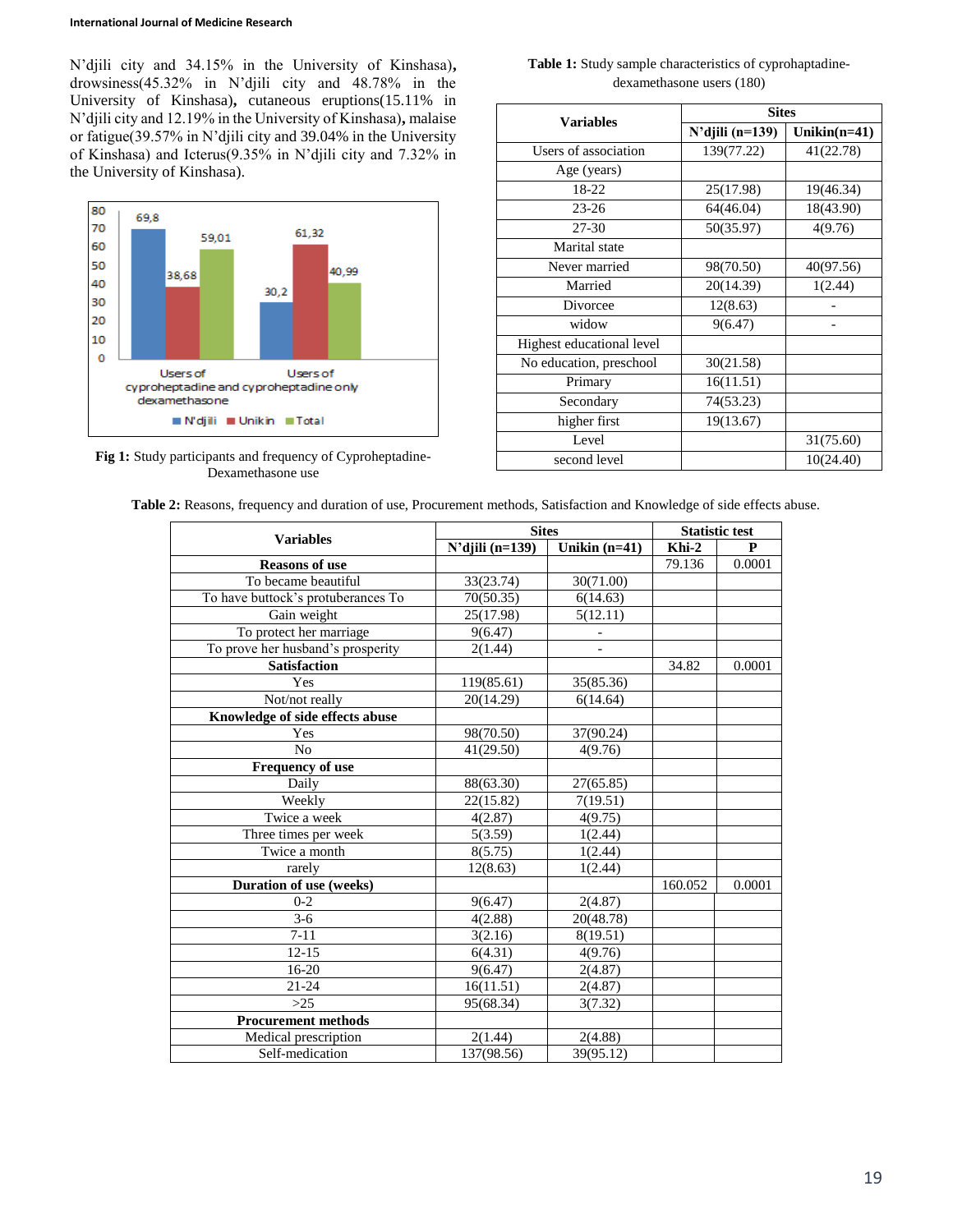| <b>Variables</b>    | <b>Sites</b>      |                 |  |
|---------------------|-------------------|-----------------|--|
|                     | $N'$ djili(n=139) | Unikin $(n=41)$ |  |
| Symptoms and signs  |                   |                 |  |
| No                  | 10(7.19)          | 4(9.76)         |  |
| Whole body obesity  | 35(25.17)         | 8(19.51)        |  |
| Central obesity     | 45(32.37)         | 6(14.63)        |  |
| Vertigo             | 69(49.64)         | 14(34.15)       |  |
| Drowsiness          | 63(45.32)         | 20(48.78)       |  |
| Cutaneous eruptions | 21(15.11)         | 5(12.19)        |  |
| Malaise/fatigue     | 55(39.57)         | 16(39.04)       |  |
| Icterus             | 13(9.35)          | 3(7.32)         |  |

**Table 3:** Symptoms and signs of cyproheptadine associate to dexamethasone abuse

| <b>Table 4:</b> The results of univariate analysis |  |
|----------------------------------------------------|--|
|----------------------------------------------------|--|

| Variables                      | <b>Effect</b> | E.S   | <b>P-value</b> | <b>OR</b> |
|--------------------------------|---------------|-------|----------------|-----------|
| Become beautiful (ref. Unikin) | 2.15          | 0.274 | 0.0001         | 8.585     |
| Have buttuck's protuberances   | $-1.893$      | 0.320 | 0.0001         | 0.151     |
| Gain weight                    | 0.556         | 0.346 | 0.108          | 0.573     |

### **Discussion**

This study aimed to make the socio-cultural comparative of Cyproheptadine combined with dexamethasone misuse in two kinds of Kinshasa's population and to describe its characteristics. The main findings of this study were as follows: (i) the prevalence of Cyproheptadine combined with dexamethasone misuse was 59.01 % (69.8% in N'djili city and (38.68% at University of Kinshasa). (ii) Cyproheptadine combined with dexamethasone was used more by females aged between 23-26 years old in N'djili city and 18-22 years old at University of Kinshasa. (iii) The majority of Cyproheptadine combined with dexamethasone users reported to this combination on a daily basis. (iv). More than a half of Cyproheptadine combined with dexamethasone users in N'djili city had used them for a period over twenty- five weeks while at the University of Kinshasa users and use this combination for a period between 3-6 weeks. (v) Selfprescription is by far the main procurement method of Cyproheptadine combined with dexamethasone by the users. (vi). To have buttock's protuberances was the mean reason of use of cyproheptadine combined with dexamethasone in N'djili city while at the University of Kinshasa the mean reason was to become beautiful.

To the best of our knowledge, there is just one case report in literature of Cyproheptadine and dexamethasone abuse  $[21]$ . This study is the report of one case of a young man with 23 years old that taken cyproheptadine and dexamethasone for weight gain. We did not find any paper that discussed Cyproheptadine combined with dexamethasone use in the context of this study. So, in this study, then, the prevalence of Cyproheptadine combined with dexamethasone misuse will be discussed with the prevalence of cyproheptadine or corticosteroids inappropriately used for increasing the body weight, muscle mass, strength in adults and an improved appearance.

The prevalence of Cyproheptadine combined with dexamethasone misuse (59.01%) reported by this study was low comparatively to the prevalence of cyproheptadine misuse in previous studies  $(72.9%)$  <sup>[16]</sup>. By the way, the previous studies showed that 87.6% of cyproheptadine users associate it with dexamethasone. The prevalence difference may be explained by low consumption of the combination by the students of University of Kinshasa because of difference in mean reason of use. The misuse of Cyproheptadine combined with dexamethasone was significantly associated, as shown in Table 2, with site, Ndjili city (69.8

%) used more Cyproheptadine combined with dexamethasone than Students of the University of Kinshasa (38.68 %) (Chi square = 79.13, df = 1; p=0.0001). Also, this misuse was significantly associated to the mean reason of use. The results of univariate analysis showed that to become beautiful represents two times more the reason of consumption at University of Kinshasa than at N'djili city (effect=2.15, OR=8.585). On the other hand, an effect of  $-1.893$  was found about to have buttock's protuberance. It means that the probability of using cyproheptadine combined with dexamethasone to have buttock's protuberance is less among the University students than the N'djili ladies. (Effect=-1.893; OR=0.151).

The medical prescription was less mentioned by users as the procurement method of Cyproheptadine and dexamethasone, it corroborates with previous studies that also reported selfprescription as the most common procurement method [16]. Self-medication and the use of nonprescription drugs are common in developing countries but none of them used corticosteroids  $[22, 24]$ . This study reported the long term misuse of Cyproheptadine combined with dexamethasone and showed the significant association between duration of use and the site (chi-square=  $160.05$ , df = 1; p = 0.0001). From the Literature, Cyproheptadine can reportedly produce serious side effects especially when taken in overdose; that includes hallucinations, convulsions, central nervous system depression and sudden cardiac arrest [25]. Death cases were also reported as a result of Cyproheptadine intoxication at a concentration of more than 15 times that of therapeutic. It has been established that exogenous corticosteroid therapy suppresses the production of corticotropin- releasing hormone and corticotropin and can induce adrenal atrophy that may persist for months after the cessation of corticosteroid treatment and could prove fatal during stress  $[26, 27]$ .

On routine daily use, Cyproheptadine may cause several side effects, including drowsiness, tired feeling, insomnia, spinning sensation, blurred vision, and loss of coordination, upset stomach, nausea, diarrhea, and weight gain. It is known that a long-term corticotherapy can cause side effects such as hyperglycemia and diabetes, oedema, weight gain,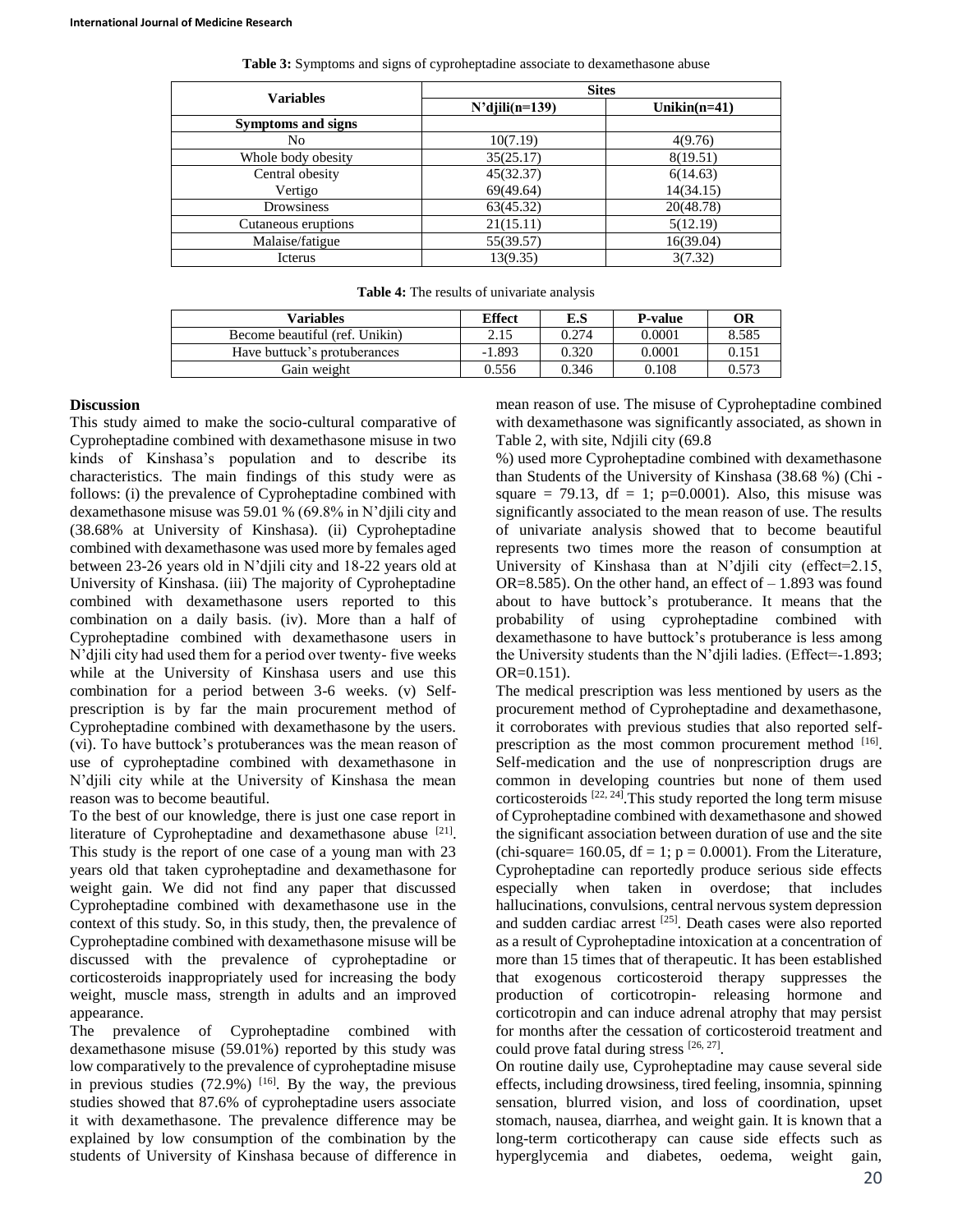hypertension and immune suppression  $[28]$ . In addition, previous studies reported dexamethasone effect on the level of steroids hormones mainly estrone, estradiol and testosterone and lead to increase their levels in body, which cause the induction of aromatase enzyme  $[29]$ , and also increases the estradiol, testerone and androstenedione level in both plasma and ovaries cells <sup>[30]</sup>. This situation could subsequently lead to hirsutism, amenorrhea, prolonged luteal phase and affects menstrual cycle, thus possibility causing infertility. While elevation in estrone level may increase risk of breast, ovarian and endometrial cancers, since paracrine function of estrone enhance proliferation and repress apoptosis mechanisms [31]. Importantly, as previously described, many randomized controlled trials have demonstrated that Cyproheptadine and dexamethasone independently induce weight gain and obesity; their combination can potentially increase weight gain and/ or obesity, thus, enhancing the occurrence of NCDs. [32, 35]. We

believe that the users of Cyproheptadine combined with dexamethasone in Kinshasa are exposed to these risks. Evidence suggests that obesity independently increases the risk of CVD in women even in the absence of other metabolic abnormalities<sup>[36]</sup>.

This study confirms that African women usually engage in obesogenic behavior because they deeply believe that Black men find bigger women and those with buttock's protuberances more attractive as described by Shoneye<sup>[37]</sup>. Buy the way, this showed that education degree do not impact to misuse of consumption of Cyproheptadine combined with dexamethasone (University of Kinshasa: chi-square= 10.6, df  $= 1$ ;  $p = 0.0001$ ; N'djili city: chi-square= 6.709, df = 1;  $p =$ 0.082).

#### **Limitations and strengths of the study**

This study has potential limitations. The two town sectors selected are not representative the whole population of Kinshasa; knowledge of the participants or their perception of risk for obesity and its complications were not assessed. Also, the dexamethasone's effect on the level of steroids hormones and also increases of the estradiol, tester one and androstenedi one level in both plasma and ovaries cells and their complications were not assessed. In addition, some of women selected in N'djili city could be students at University of Kinshasa and others women could be ashamed by some questions. Nevertheless, this is the second study, to the best of our knowledge, which has described cyproheptadine phenomenon among the Congolese population of Kinshasa and the first study to focus in the combination cyproheptadine and dexamethasone.

# **Conclusion**

This study showed that the Kinshasa population is significantly misusing Cyproheptadine combined with dexamethasone and is highly exposed to its risk; including obesity and Infertility. We are to recommend appropriate educational programs to alert the community on the danger of substance abuse, such as Cyproheptadine and steroids. More profoundly, every effort should be made to change the view or concept of the community regarding obesity.

# **References**

1. Tripathi KD. Essentials of Medical Pharmacology. 6th edition. Jaypee Medical Publishers; New Delhi.

- 2. Rijnders RJ, Laman DM, VanDiujn H. Cyproheptadine for posttraumatic nightmares. Am J Psychiatry 2000; 157(9):1524-5.
- 3. Andersen JM, Sugerman KS, Lockhart JR, Weinberg WA. Effective prophylactic therapy for cyclic vomiting syndrome in children using amitriptyline or Cyproheptadine. Pediatrics 1997; 100(6):977-81.
- 4. Homnick DN, Marks JH, Hare KL, Bonnema SK. Longterm trial of cyproheptadine as an appetite stimulant in cystic fibrosis. Pediatr Pulmonol 2005; 40(3):251-6.
- 5. Ashton AK, Weinstein WL. Cyproheptadine for druginduced sweating. Am JP sychiatry 2002; 159(5):874-5.
- 6. McCormick S, Olin J, Brotman AW. Reversal of fluoxetine induced anorgasmia by Cyproheptadine in two patients. J Clin Psychiatry 1990; 51(9):383-4.
- 7. Keller Ashton A, Hamer R, Rosen RC. Serotonin reuptake inhibitor-induced sexual dysfunction and its treatment: a largescale retrospective study of596 psychiatric outpatients. J Sex Marital Ther 1997; 23(3):165-75.
- 8. Hargrove V, Molina KD. A fatality due to Cyproheptadine and Citalopram. J Anal Toxicol. 2009; 33(8):564–7.
- 9. Klimek A. Cyproheptadine (Peritol) in the treatment of migraine and related headache. Ther Hung 1979; 27(2):93- 4.
- 10. McDonough AK, Curtis JR, Saag KG: The epidemiology of glucocorticoid-associated adverse events. Curr Opin Rheumatol 2008; 20: 131–137.
- 11.Bloom SL, Sheffield JS, McIntire DD, Leveno KJ. Antenatal dexamethasone and erased birth weight. ObstetGynecol 2001; 97(4):485-90.
- 12. Kara A. Dexamethasone; An all-purpose, Agent, Australian Anesthesia 2007, 65-70.
- 13.Cuker A, Cines DB. Immune thrombocytopenia. Hematology 2010; 2:377-84.
- 14.Couluris M, Mayer LRJ, Freyer RD, Sandler E, Xu P, Krischer PJ. *Et al.* The effect of Cyproheptadine hydrochloride Periactin® and Megestrol acetate Megace® on weight in children with cancer/treatment-related cachexia. J Pediatr Hematol Oncol. 2008; 30(11):791–7.
- 15. Amar MI, Adam Shama IY, Enaia AA, Hind AEO, Hager AM. Effects of various levels of oral doses dexamethasone Al-nagma abused as cosmetic by Sudanese women on Wistar rats. J Med Sci, 2013; 13:432-438.
- 16. Aimée M. Lulebo, Carine D. Bavuidibo, Eric M. Mafuta, Josaphat D. Ndelo, *et al.* Lievin's Corneille M. Mputu, Dalton M. Kabundji and Paulin B. Mutombo. The misuse of Cyproheptadine: a non-communicable disease risk behavior in Kinshasa population, Democratic Republic of Congo, Substance Abuse Treatment, Prevention, and Policy (2016) 11:7
- 17. Finucane MM, Stevens GA, Cowan MJ, Danaei G, Klin J, Paciorek CJ, *et al.* National, regional, and global trends in body-mass index since 1980: systematic analysis of health examination surveys and epidemiological studies with 960 country- years and 9•1 million participants. Lancet. 2011; 377(9765):557–67.
- 18. Kasiam LO, Longo MB, Nge OA, Kangola KN. Survey of abdominal obesities in an adult urban population of Kinshasa, Democratic Republic of Congo. Cardiovasc J Afr. 2007; 18:300–7.
- 19. Mbuyamba JRK, Biswika RT, Thijs L, Tshimanga GM,